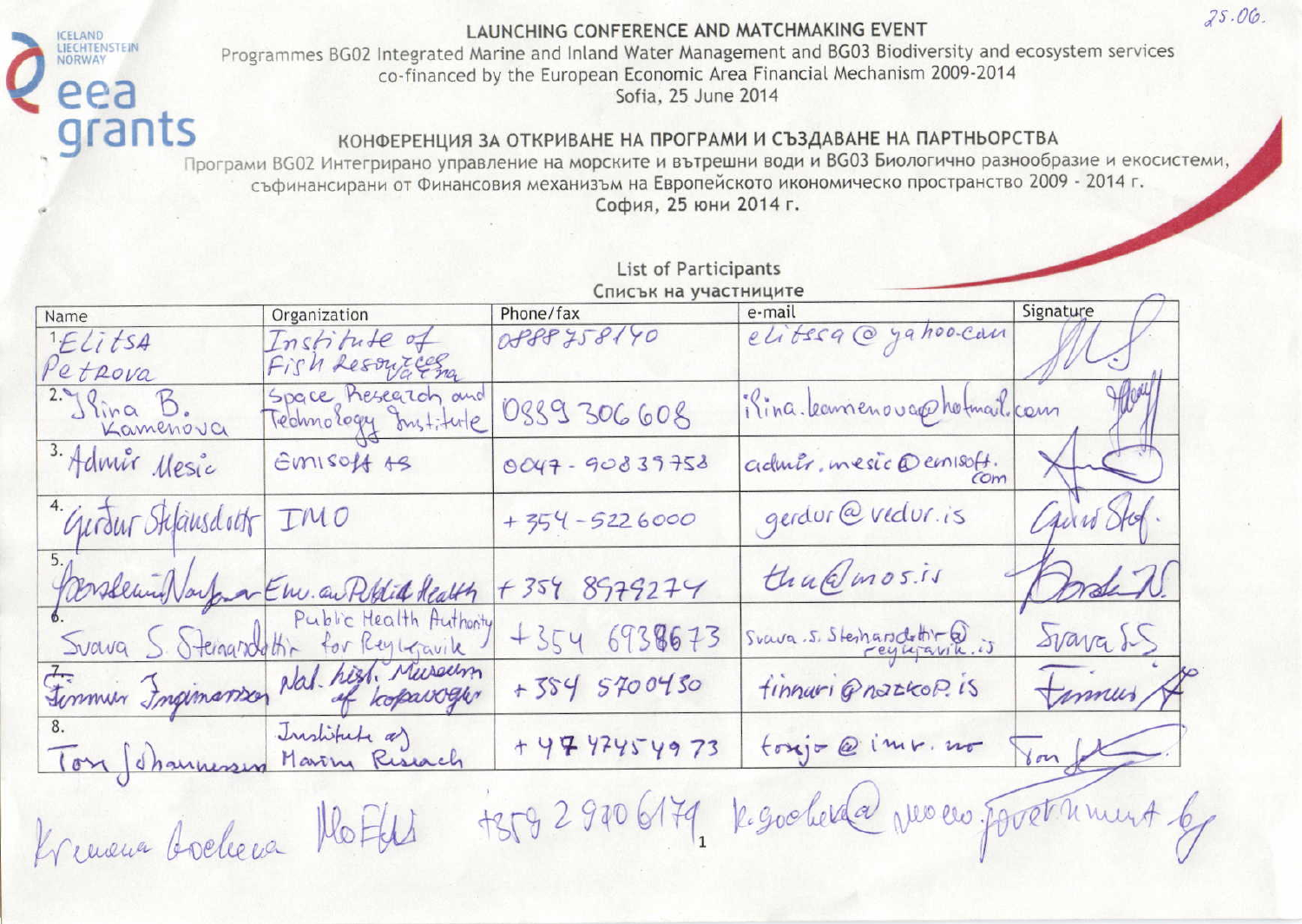ICELAND<br>LIECHTENSTEIN

NORWAY

Programmes BG02 Integrated Marine and Inland Water Management and BG03 Biodiversity and ecosystem services co-financed by the European Economic Area Financial Mechanism 2009-2014 Sofia, 25 June 2014

#### КОНФЕРЕНЦИЯ ЗА ОТКРИВАНЕ НА ПРОГРАМИ И СЪЗДАВАНЕ НА ПАРТНЬОРСТВА

eea<br>grants Програми ВG02 Интегрирано управление на морските и вътрешни води и ВG03 Биологично разнообразие и екосистеми, съфинансирани от Финансовия механизъм на Европейското икономическо пространство 2009 - 2014 г. София, 25 юни 2014 г.

|                                    | List of Participants<br>Списък на участниците |                         |                                |                      |
|------------------------------------|-----------------------------------------------|-------------------------|--------------------------------|----------------------|
| 9. Terry Kupush<br>Dingpol         | Uncrutys za Kocuulla<br>Chu utuescana - BAH   | 0898215483              | petar. dimitrov @space.        | Htura                |
|                                    | INSTRUIT OF MACINE<br>RESEARCH                | 44747026565             | anders, jetmert@inn.ho         | Aucho Jelend.        |
| 11. Lise Semb<br>for Endre Offosen | Norsk Energi                                  | $+4795901295$           | endre.ottosen@enegiblesemb     |                      |
| George Francy                      | Forest Reserch                                | 0887954724              | georgibil abu bq CUL           |                      |
| 13.Galina<br>Balushera             | $M_0EW$                                       | 02/9406604              | galia@moew.gov-bg (tda)        |                      |
| 14.6857682<br>Petrova              | destr                                         | 02/040 6604             | rasip @ moew gov- g.           |                      |
| Ubute Kottgaajob                   | 9). Muyosa reasnes                            | 09.88888515             | Kozhy@abv. By                  | $\frac{1}{\sqrt{2}}$ |
| 16. Emiliya<br>Krilcheva           | MOE                                           | $7406675$<br>0878870521 |                                |                      |
| $17.$ Viole $+a$<br>Slabanova      | $2AB-OT$                                      | 1228257280              | Ekrilcheva @moew.government.80 |                      |

 $\overline{2}$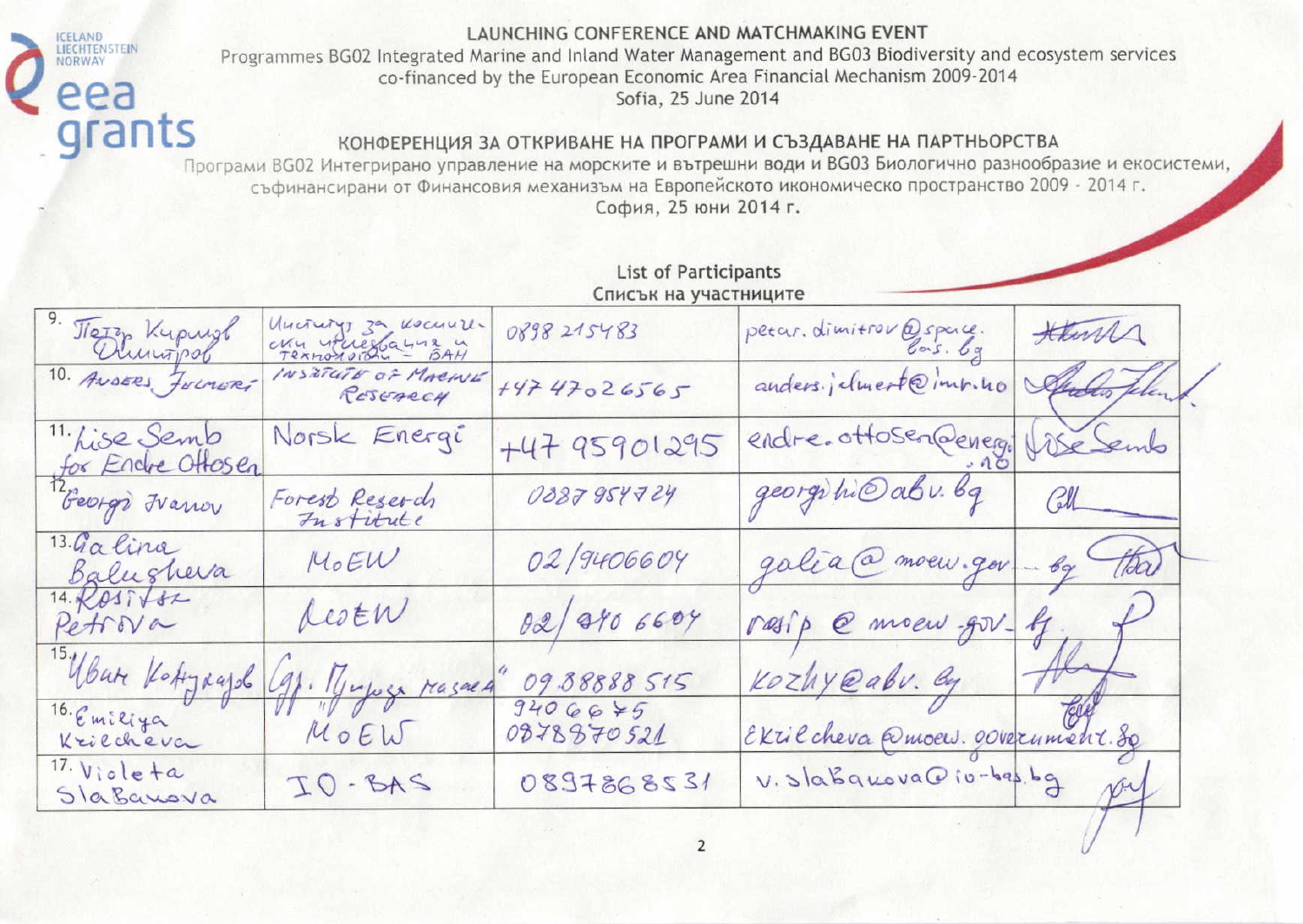ICELAND<br>LIECHTENSTEIN

NORWAY

Programmes BG02 Integrated Marine and Inland Water Management and BG03 Biodiversity and ecosystem services co-financed by the European Economic Area Financial Mechanism 2009-2014 Sofia, 25 June 2014

#### КОНФЕРЕНЦИЯ ЗА ОТКРИВАНЕ НА ПРОГРАМИ И СЪЗДАВАНЕ НА ПАРТНЬОРСТВА

eea<br>grants Програми ВG02 Интегрирано управление на морските и вътрешни води и ВG03 Биологично разнообразие и екосистеми. съфинансирани от Финансовия механизъм на Европейското икономическо пространство 2009 - 2014 г. София, 25 юни 2014 г.

|                               | List of Participants<br>Списък на участниците |                          |                                             |  |
|-------------------------------|-----------------------------------------------|--------------------------|---------------------------------------------|--|
| 18. Vers Ho Popor             | MOEW                                          | 02/970 6128              | Le poposa moeur poremuent ALD               |  |
| 19. Yordan<br>Uzunou          | BER.BAS                                       | 0882263218               | vanor écolel bas. Le AV                     |  |
|                               | C9. CB Jea. Otpugues 0887905881               |                          | vencidelov@abu.eg                           |  |
| 27 Januar Duch                | Arendrun Meseus                               | 02/9318855<br>0888834472 | brevedelphineco.com                         |  |
| Сипвена Ботева                | UY-CB. Kr. Oxprocrac                          | 0888885466               | silvenab@abv.bg                             |  |
| 23. Morpes 11a Testaba        | CJ. B. J.L. Dxpyer 0898740115                 |                          | reyanno abv. le<br>in                       |  |
| 24. Banuro                    | BD 35P.<br>Brancobipad                        | 0886/330 400             | bol blp @ wabd. go<br>Payo                  |  |
| $rac{25.}{26.}$ Croan Beponet | 6D50<br>Davebrag                              | 035/88947106             | bdblg@wabd.bl<br>Stal                       |  |
|                               | rcsnU                                         | 021 940 6109             | LPL<br>Savian-ver @model.<br>government. by |  |